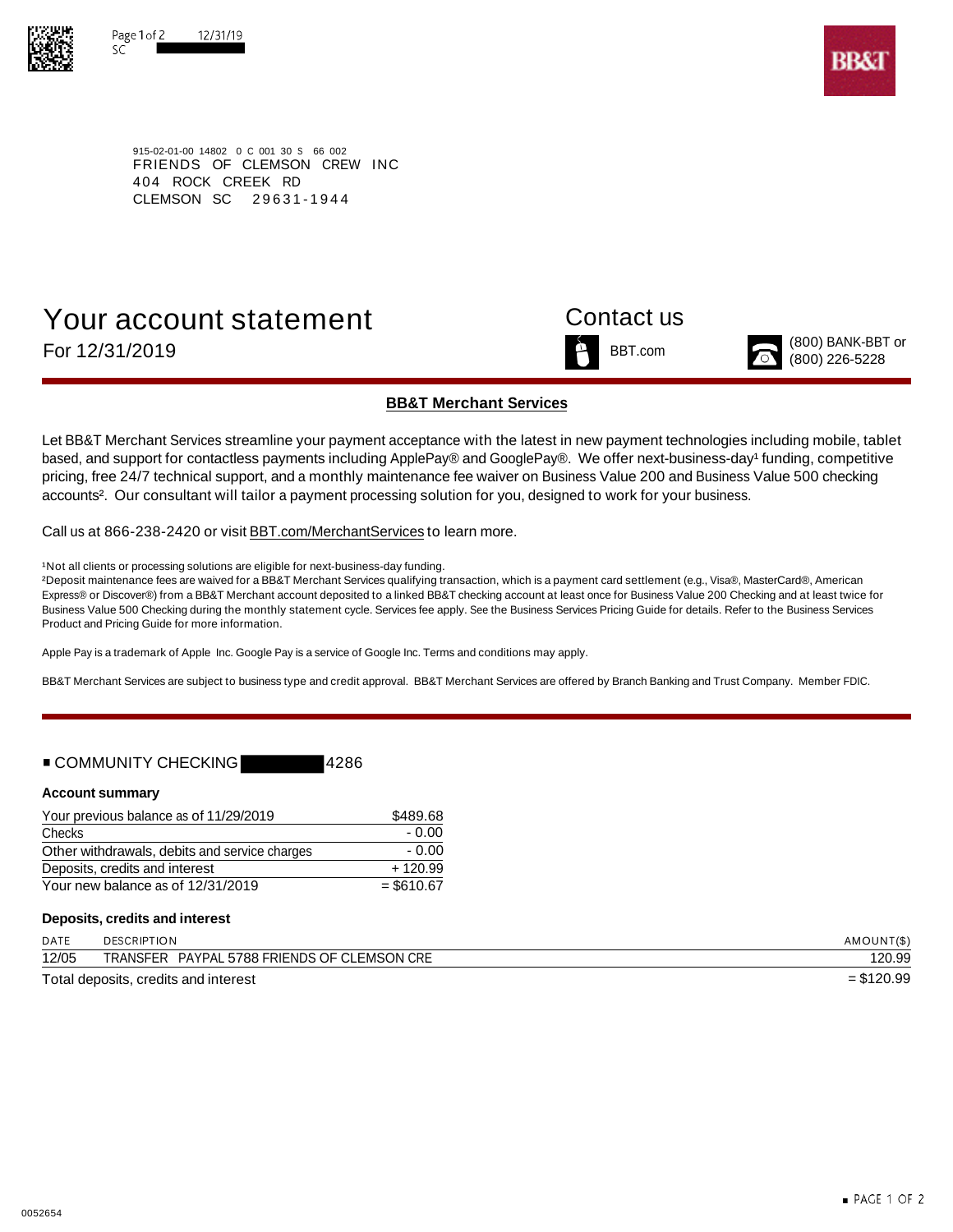

# Questions, comments or errors?

account, please call us at 1-800-BANK BBT (1-800-226-5228) 24 hours a day, 7 days midnight ET. You may also contact your local BB&T financial center. To locate a BB&T financial center in your area, please visit BBT.com. The state of the state of the state of the state of the state of the state of the state of the state of the state of the state of the state of the state of the stat

### **Electronic fund transfers (For Consumer Accounts Only. Commercial Accounts Important information about your Constant Credit Account refer to the Commercial Bank Services Agreement.)**

governing those services, which may not provide an error resolution process in all CHARGE will automatically be imposed on the account's outstanding "Average cases. Please refer to the terms and conditions for those services. daily balance." The **INTEREST CHARGE** is calculated by applying the "Daily

statement or receipt is wrong or if you need more information about a transfer on To get the "Average daily balance," we take the beginning account balance each<br>the statement or receipt IMMFDIATFLY call 1-800-226-5228 or w the statement or receipt, IMMEDIATELY call 1-800-226-5228 or write to:

Tell us as soon as you can, if you think your statement or receipt is wrong, or if you need more information about a transfer listed on the statement or receipt. We **Billing Rights Summary** must hear from you no later than sixty (60) days after we sent the FIRST statement on which the problem or error appeared. If you think your statement is incorrect, or if you need more information about a

- 
- Describe the error or transfer you are unsure of, and explain as clearly as you can your local BB&T financial center. To dispute a why you believe it is an error or why you need more information why you believe it is an error or why you need more information<br>Tell us the dollar amount of the suspected error and the following address Division
- Fell us the dollar amount of the suspected error<br>Vou tell us orally we may require that you also send us your complaint or BO Box 200

If you tell us orally, we may require that you also send us your complaint or PO Box 200<br>question in writing within ten (10) business days. We will tell you the results of our Wilson NC 27894-0200 question in writing within ten (10) business days. We will tell you the results of our Wilson NC 27894-0200<br>investigation within ten (10) business days after we hear from you, and we will We must hear from you no later tha investigation within ten (10) business days after we hear from you, and we will We must hear from you no later than sixty (60) days after we sent you the FIRST<br>correct any error promptly. If we need more time, however, we correct any error promptly. If we need more time, however, we may take up to statement on which the error or problem appeared. You may telephone us, but If or the endlowing to the more time, however, we may take up to the forty-five (45) days to investigate your complaint or questions for ATM doing so will<br>transactions made within the United States and up to pinety (90) days for new information: transactions made within the United States and up to ninety (90) days for new information:<br>accounts foreign initiated transactions and point-of-sale transactions. If we decide • Your name and account number accounts, foreign initiated transactions and point-of-sale transactions. If we decide to do this, we will re-credit your account within ten (10) business days for the • Describe the error or transfer you are unsure about, and explain in detail why<br>amount you think is in error, minus a maximum of \$50. If we amount you think is in error, minus a maximum of \$50. If we ask you to put your complaint in writing, and we do not receive it within ten (10) business days, we may • The dollar amount of the suspected error not re-credit your account and you will not have use of the money during the time During our investigation process, you are not responsible for paying any amount in

Tell us AT ONCE if you believe your access device has been lost or stolen, or delinquent or take any action to collect the amount in question. someone may have electronically transferred money from your account without your permission, or someone has used information from a check to conduct an **Mail-in deposits** unauthorized electronic fund transfer. If you tell us within two (2) business days If you wish to mail a deposit, please send a deposit ticket and check to your local after vou learn of the loss or theft of your access dev after you learn of the loss or theft of your access device or the unauthorized BB&T financial center. Visit l<br>transaction, you can lose no more than \$50 if someone makes electronic transfers you. Please do not send cash. transaction, you can lose no more than \$50 if someone makes electronic transfers without your permission.

If you do NOT tell us within two (2) business days after you learn of the loss or theft If you need to change your address, please visit your local BB&T financial center or of your access device or the unauthorized transaction, and we can prove we could call BB&T Phone24 at 1-800-BANK BBT (1-800-226-5228).

For general questions/comments or to report errors about your statement or have stopped someone from making electronic transfers without your permission if account please call us at 1-800-BANK BBT (1-800-226-5228) 24 hours a week. BB&T Care Center Associates are available to assist you from 6 a.m. until shows transfers you did not make, tell us at once. If you do not tell us within sixty<br>midnight FT You may also contact your local BB&T finan taking the money if you had told us in time.

Services such as Bill Payments and Zelle® are subject to the terms and conditions Once advances are made from your Constant Credit Account, an INTEREST periodic rate" to the 'Average daily balance" of your account (including current In case of errors or questions about your electronic fund transfers, if you think your transactions) and multiplying this figure by the number of days in the billing cycle.<br>Statement or receipt is wrong or if you need more Fraud Management last unpaid **INTEREST CHARGE**. This gives us the daily balance. Then we add all of P.O. Box 1014 the daily balances for the billing cycle and divide the total by the number of days in Charlotte, NC 28201 **the billing cycle.** This gives us the 'Average daily balance."

Tell us your name and deposit account number (if any) excluding the constant Credit transaction on your statement, please call 1-800-BANK BBT or visit • Tell us your inclusive to us on a payment, please write to us on a

- 
- 
- 

- 
- 
- 

it takes us to complete our investigation. The statement of the statement that are question; you are, however, obligated to pay the items on your statement that are not in question. While we investigate your question, we cannot report you as

### **Change of address**

| <b>How to Reconcile Your Account</b> |                                                                                                                                                   | <b>Outstanding Checks and Other Debits (Section A)</b>    |           |              |           |        |
|--------------------------------------|---------------------------------------------------------------------------------------------------------------------------------------------------|-----------------------------------------------------------|-----------|--------------|-----------|--------|
|                                      | List the new balance of your account from your latest statement here:                                                                             | Date/Check #                                              | Amount    | Date/Check # | Amount    |        |
|                                      |                                                                                                                                                   |                                                           |           |              |           |        |
| $\overline{2}$ .                     | Record any outstanding debits (checks, check card purchases, ATM                                                                                  |                                                           |           |              |           |        |
|                                      | withdrawals, electronic transactions, etc.) in section A. Record the<br>transaction date, the check number or type of debit and the debit amount. |                                                           |           |              |           |        |
|                                      |                                                                                                                                                   |                                                           |           |              |           |        |
|                                      | Add up all of the debits, and enter the sum here:                                                                                                 |                                                           |           |              |           |        |
| 3.                                   | Subtract the amount in Line 2 above from the amount in Line 1 above and                                                                           |                                                           |           |              |           |        |
|                                      | enter the total here:                                                                                                                             |                                                           |           |              |           |        |
| $\overline{4}$ .                     | Record any outstanding credits in section B. Record the transaction date,                                                                         |                                                           |           |              |           |        |
|                                      | credit type and the credit amount. Add up all of the credits and enter the<br>sum here:                                                           |                                                           |           |              |           |        |
|                                      |                                                                                                                                                   | <b>Outstanding Deposits and Other Credits (Section B)</b> |           |              |           |        |
| 5.                                   | Add the amount in Line 4 to the amount in Line 3 to find your balance. Enter                                                                      |                                                           | Date/Type | Amount       | Date/Type | Amount |
|                                      | the sum here. This amount should match the balance in your register.                                                                              |                                                           |           |              |           |        |

For more information, please contact your local BB&T branch, visit BBT.com or contact us at 1-800 BANK BBT (1-800-226-5228). MEMBER FDIC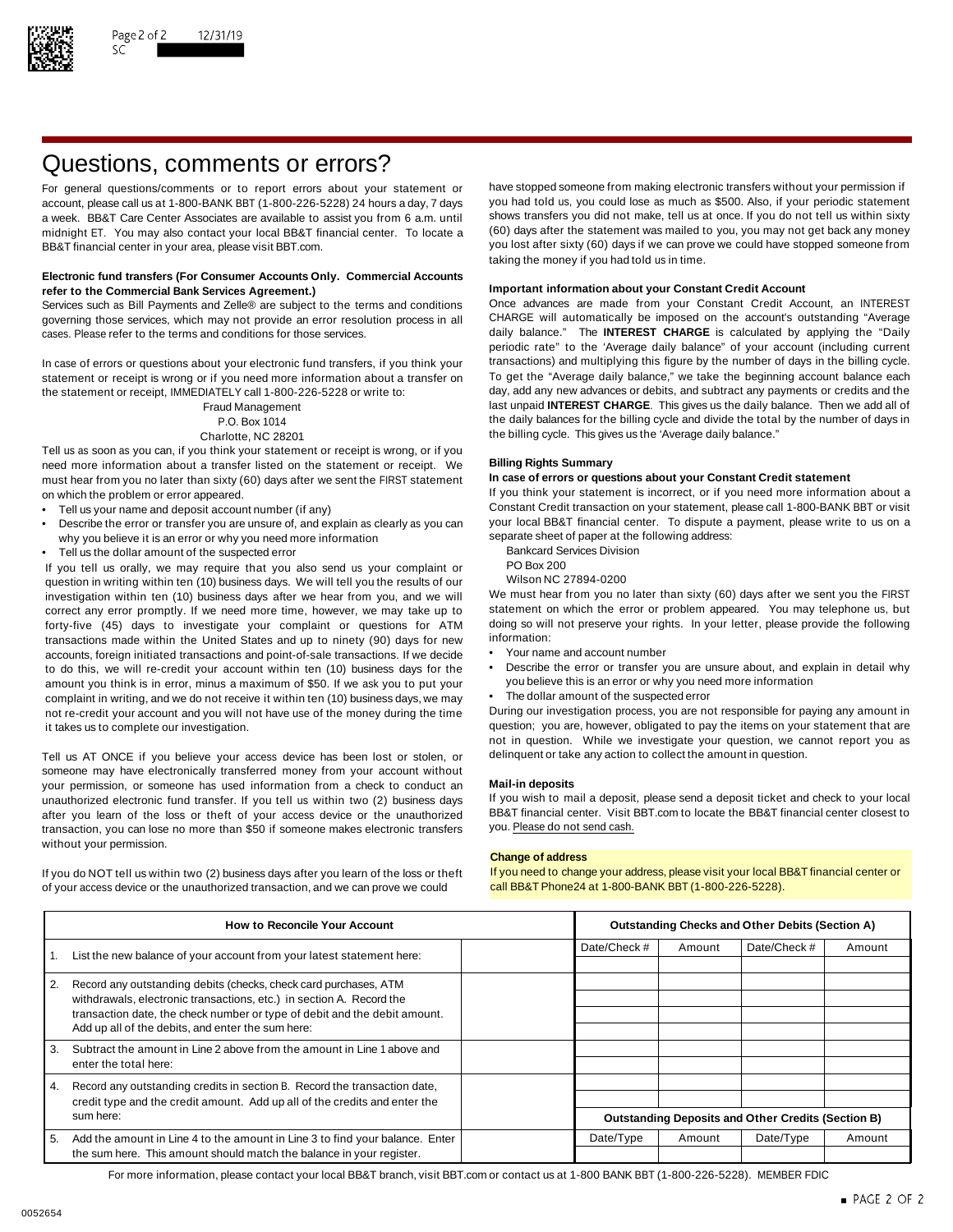

coach.jason@friendsofclemsoncrew.org 12/1/2019 - 12/31/2019

## Statement for December 2019

Friends of Clemson Crew, Inc. 404 Rock Creek Rd 29631 Clemson

## Ξ Balance Summary (12/1/2019 - 12/31/2019)

|            | Available beginning | Available ending | Withheld beginning | Withheld ending   |
|------------|---------------------|------------------|--------------------|-------------------|
| <b>USD</b> | 113.43              | 72.53            | 0.00               | 0.00 <sub>1</sub> |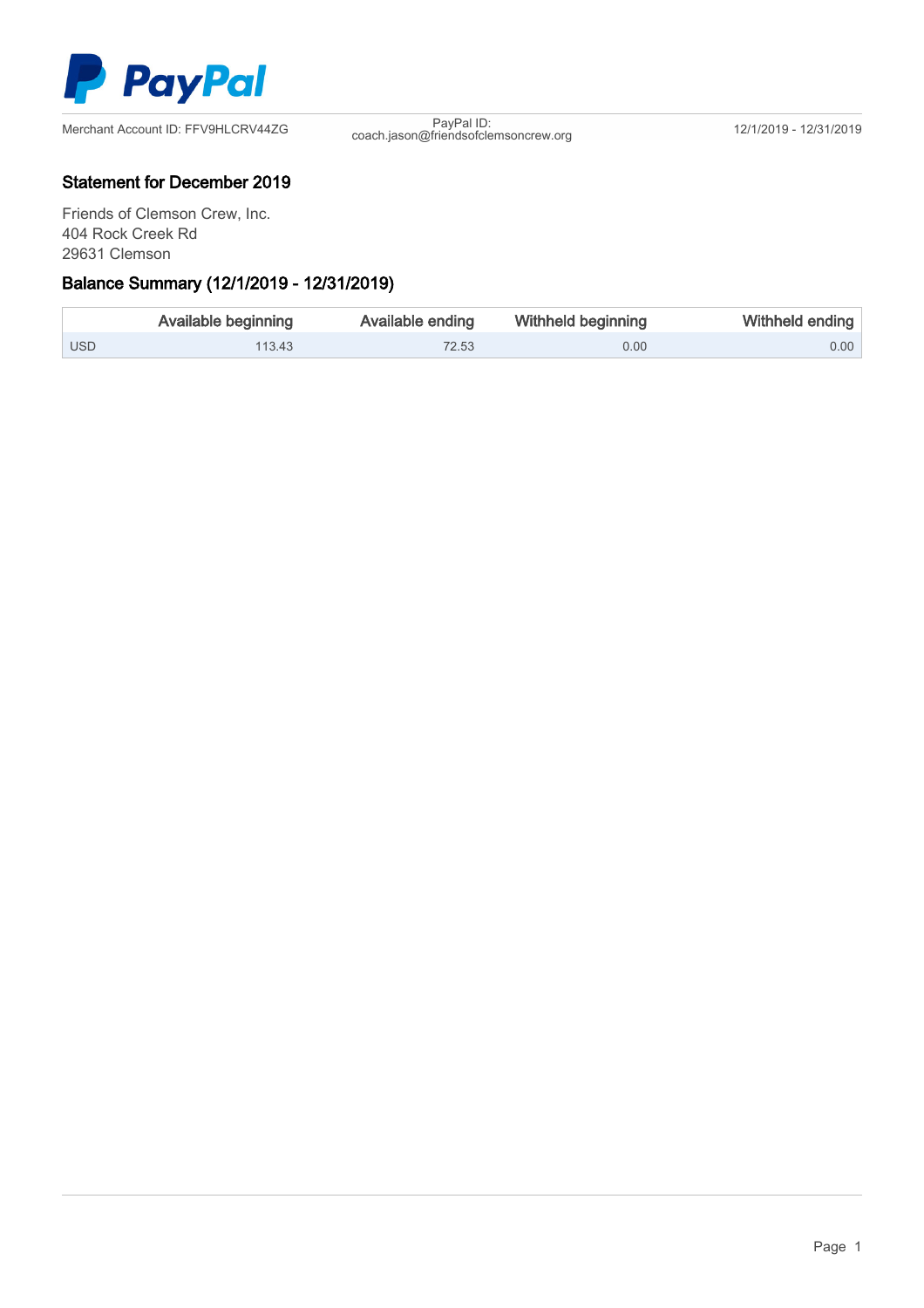

coach.jason@friendsofclemsoncrew.org 12/1/2019 - 12/31/2019

# Activity Summary (12/1/2019 - 12/31/2019)

|                                    | <b>USD</b> |
|------------------------------------|------------|
| <b>Beginning Available Balance</b> | 113.43     |
| Payments received                  | 85.03      |
| Payments sent                      | 0.00       |
| Withdrawals and Debits             | $-120.99$  |
| <b>Deposits and Credits</b>        | 0.00       |
| Fees                               | $-4.94$    |
| <b>Ending Available Balance</b>    | 72.53      |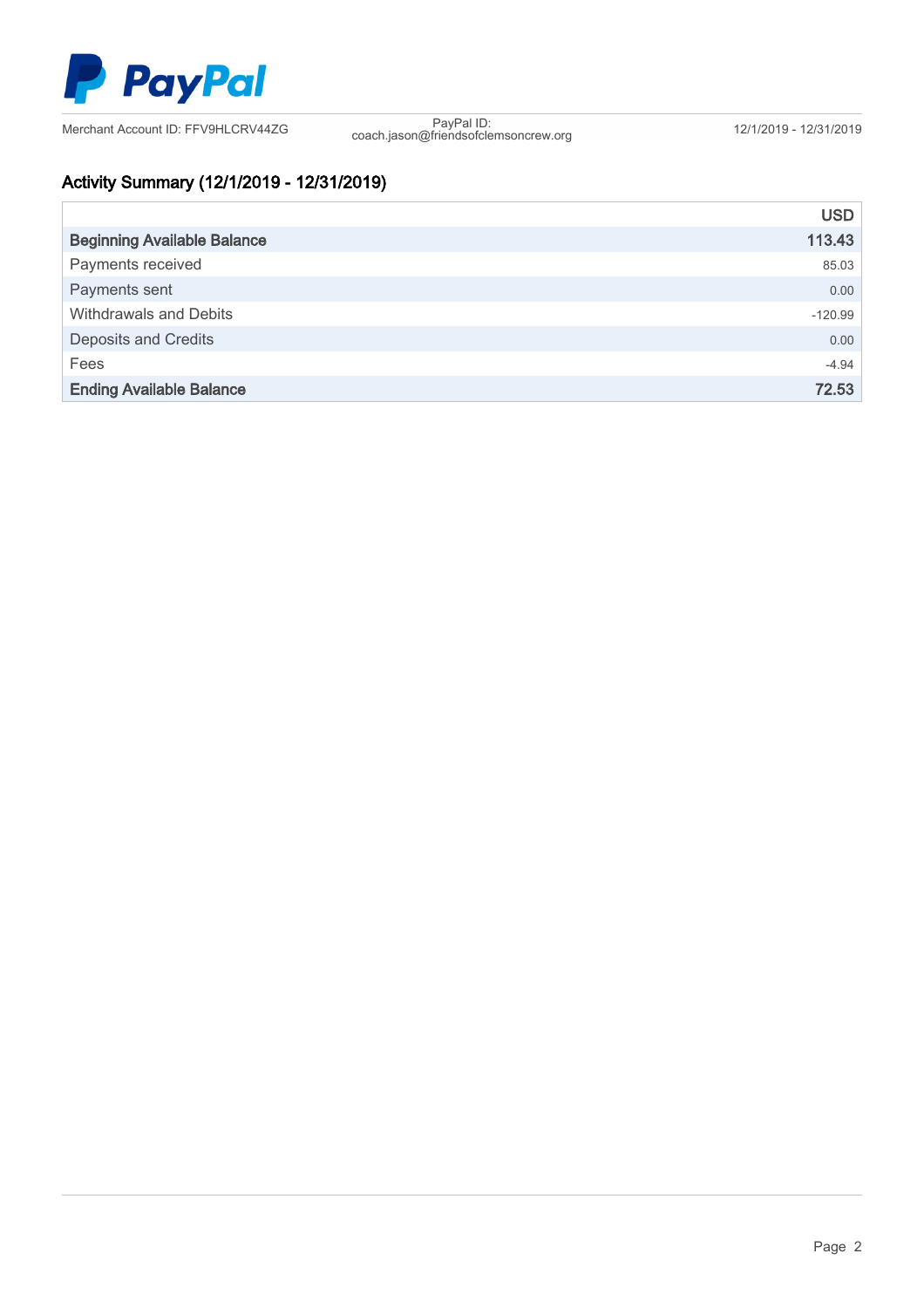

coach.jason@friendsofclemsoncrew.org 12/1/2019 - 12/31/2019

# Payments received

| <b>Description</b>            | <b>USD</b> |
|-------------------------------|------------|
| Mass Pay payment              | 10.00      |
| <b>Subscription Payment</b>   | 75.03      |
| <b>Total</b>                  | 85.03      |
| <b>Withdrawals and Debits</b> |            |
| <b>Description</b>            | <b>USD</b> |
| <b>Transfer Withdrawal</b>    | $-120.99$  |
| <b>Total</b>                  | $-120.99$  |
| Fees                          |            |

## Description USD Payment Fee -4.94 Total -4.94